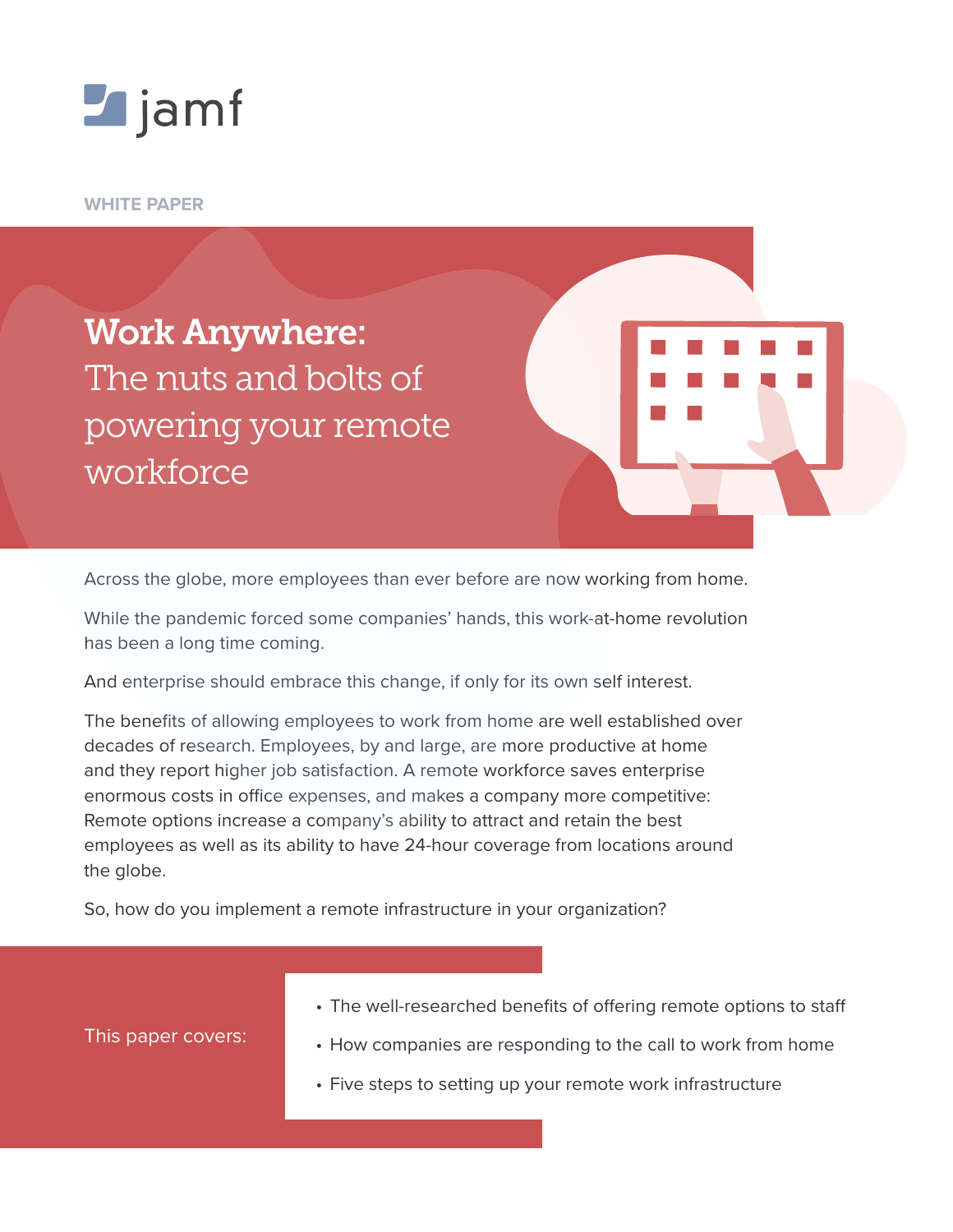## The advantages of a remote workforce

Numerous studies over decades outline the benefits of offering remote options to employees, or even having a 100% remote workforce.

### **Employees are more productive at home**

The Harvard Business Review conducted <mark>[its own study](https://hbr.org/2020/08/research-knowledge-workers-are-more-productive-from-home)</mark><sup>1</sup> showing that knowledge workers are more productive working at home, comparing a survey of the same employees in 2013 and then after lockdown started. After moving home, they spent 12% less time drawn into large meetings and 9% more time interacting with customers and external partners. Perhaps more significantly, they took more ownership of their work: those surveyed performed 50% more tasks through their own initiative and half as many tasks because someone else asked them to.

And **[Prodoscore](https://www.prodoscore.com)**, an employee visibility software firm, **[evaluated 30,000 U.S.-based](https://www.businesswire.com/news/home/20200519005295/en/)  [Prodoscore users](https://www.businesswire.com/news/home/20200519005295/en/)** during March and April of 2020. Compared to the same period in 2019, employees had upped their productivity by 47%.

## **Telecommuters report higher job satisfaction**

According to a **study by Amerisleep<sup>2</sup>**, remoter workers were 57% more likely to be satisfied with their jobs than the average American.

And **[this survey](https://www.forbes.com/sites/markmurphy/2016/01/24/youre-87-more-likely-to-love-your-job-if-you-work-from-home-i-e-telecommuting/?sh=6c60a4d463d6)3** by Leadership IQ showed similar results: people who work from home are almost twice as likely to love their jobs than employees who go in to the office. And mobile workers (those with the option of working in the office or at home) were about 58% more likely to love their jobs than their exclusively office-based peers.

## **Enterprise saves big money when staff works remotely**

According to **Global WorkplaceAnalytics<sup>4</sup>**, almost 6 out of 10 employers identify cost savings as a major benefit of telecommuting. The average real estate savings with full-time telework is \$10,000 per employee, per year.

Companies also cited savings from relocation services, in-office food and cleaning and employee retention.

- *3 "You're 87% More Likely To Love Your Job If You Work From Home," by Mark Murphy, Forbes, Jan 24, 2016*
- *4 "Advantages of Agile Work Strategies For Companies," Global Workplace Analytics, Pros and Cons.*

*<sup>1 &</sup>quot;Research: Knowledge Workers Are More Productive from Home" by Julian Birkinshaw, Jordan Cohen, and Pawel Stach, Harvard Business Review, August 31, 2020*

*<sup>2 &</sup>quot;Remote Workers and Rest,"Amerisleep study of 1,000 workers, November 18th, 2020*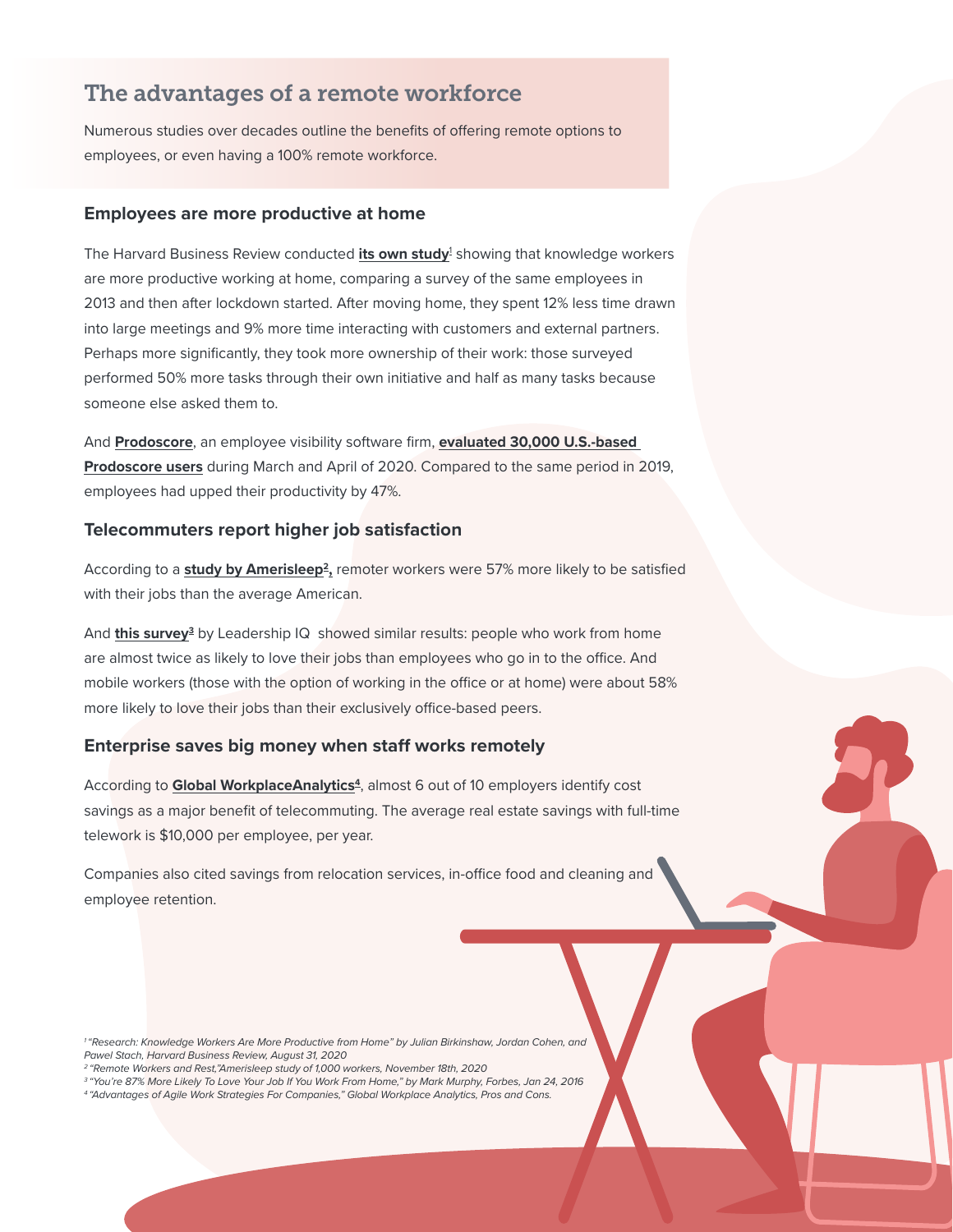

# Offering remote positions makes a company more competitive

**[GetAbstract](https://journal.getabstract.com/wp-content/uploads/2020/04/ga_remote_survey_2020_compressed.pdf )5** survey reports that almost 43% of full-time employees in America want to work remotely even once the epidemic has passed.

In this increasingly global economy, the ability to hire globally regardless of whether or not your enterprise has an office in the area can be a make-or-break proposition, especially when hiring in-demand tech workers and with a 24/7 customer base.

## **Remote options increase a company's ability to attract and retain the best employees**

Globally, workers are expecting flexible work options from companies that, in turn, expect them to stick around. **[A piece in](https://thriveglobal.com/stories/why-remote-hiring-increases-employee-retention-rate/)  [Thrive Global Community](https://thriveglobal.com/stories/why-remote-hiring-increases-employee-retention-rate/)**<sup>6</sup> points out that an enterprise is less likely to lose employees when they need to move and greater access to a global workforce increases the chance of attracting serious candidates who are wanting an opportunity for the long haul.Those wishing to attract more women into male-dominated fields like IT and tech find that increased work-at-home options makes balancing family and work an easier prospect for top female talent.

# Companies are getting the message

According to a **[TechRepublic Premium survey](https://www.techrepublic.com/resource-library/whitepapers/2021-it-budget-research-report-covid-19-s-impact-on-projects-and-priorities/)<sup>7</sup>** of CXOs, 13% of respondents saw remote work as a top 2021 budget priority. 26% of respondents reported that they will spend more on remote technologies that enable employees to work from home, 22% will spend more on security and 19% said most of their IT staff will work from home permanently even after the pandemic is over.

As far back as 2018, 63% of US companies had remote workers, according to a **[2018 Upwork Study.](https://www.slideshare.net/upwork/2018-future-workforce-report-hiring-manager-insights-on-flexible-and-remote-work-trends/1)8** And numbers, already rising exponentially, have only been spurred by the pandemic.

*5"A Majority of US Employees Want Remote Work Arrangements to Stay," a Get Abstract National US Survey. 6"Why Remote Hiring Increases Employee Retention Rate," July 6, 2018 7 "Research: How COVID-19 will affect 2021 IT budgets," TechRepublic, August 24, 2020 8 "2018 Future Workforce Report: Hiring manager insights on flexible and remote work trends," Feb 26, 2018*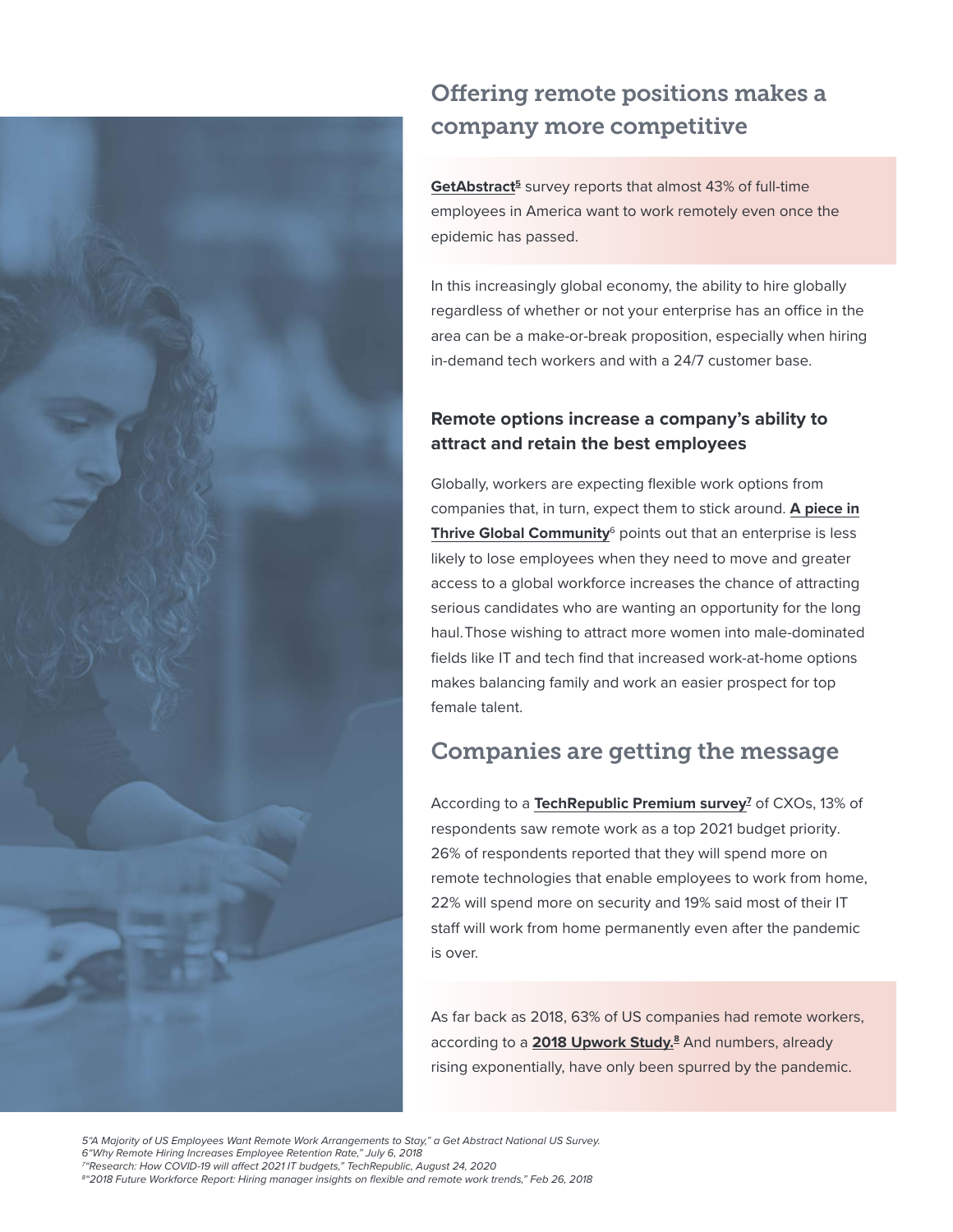## Okay, then. So how do you do it?

## **Step 1. Ensure your infrastructure is in the cloud**

While cloud storage has many advantages including lowered costs, increased security and more protections against data loss, the feature that makes it indispensible for equipping remote workers is its mobility. Cloud storage is the first step (or even pre-step) for allowing workers to be efficient no matter the physical location.

There are many well-regarded cloud storage companies, and it's probably best to check with your mobile device management (MDM) vendor to see if they offer their own cloud storage capabilities. **[Learn about Jamf Cloud.](https://www.jamf.com/products/jamf-cloud/)**

### **Step 2. Ensure fast and secure Wi-Fi**

A Virtual Private Network (VPN) is crucial to keeping your data, your devices and your employees safe and working smoothly. It's not only important for security, but it also gives your employees a central place to work together. They can share files, text chat and engage in video calls all in an enclosed network that is easy for them to access anywhere, but that also prevents outside agents from seeing or downloading sensitive company information.

There are a variety of well-regarded VPN services on the market, including Cisco AnyConnect, FortiClient and NordVPN. Research your options. You want a secure VPN service, but you also want a fast one. The last thing you want is for employees to suffer an extreme lag when they are trying to get work done.

### **Step 3. Set up security protocols**

While remote work requires extra security protections, if your security infrastructure weighs down your employee experience and slows down devices, you've set yourself up for lower productivity, increased frustration and even attempts to bypass security just for staff to get their work done.

With this in mind, three features are a must: single sign-on, two-factor authentication and endpoint protection.

#### **Single Sign-On**

Single sign-on is a double-threat: it allows for employees to use only one set of credentials to sign into every tool they use — which is an excellent user experience and it increases security.

Jamf has partnered with OneLogin on an integration that allows for seamless authentication and increased security.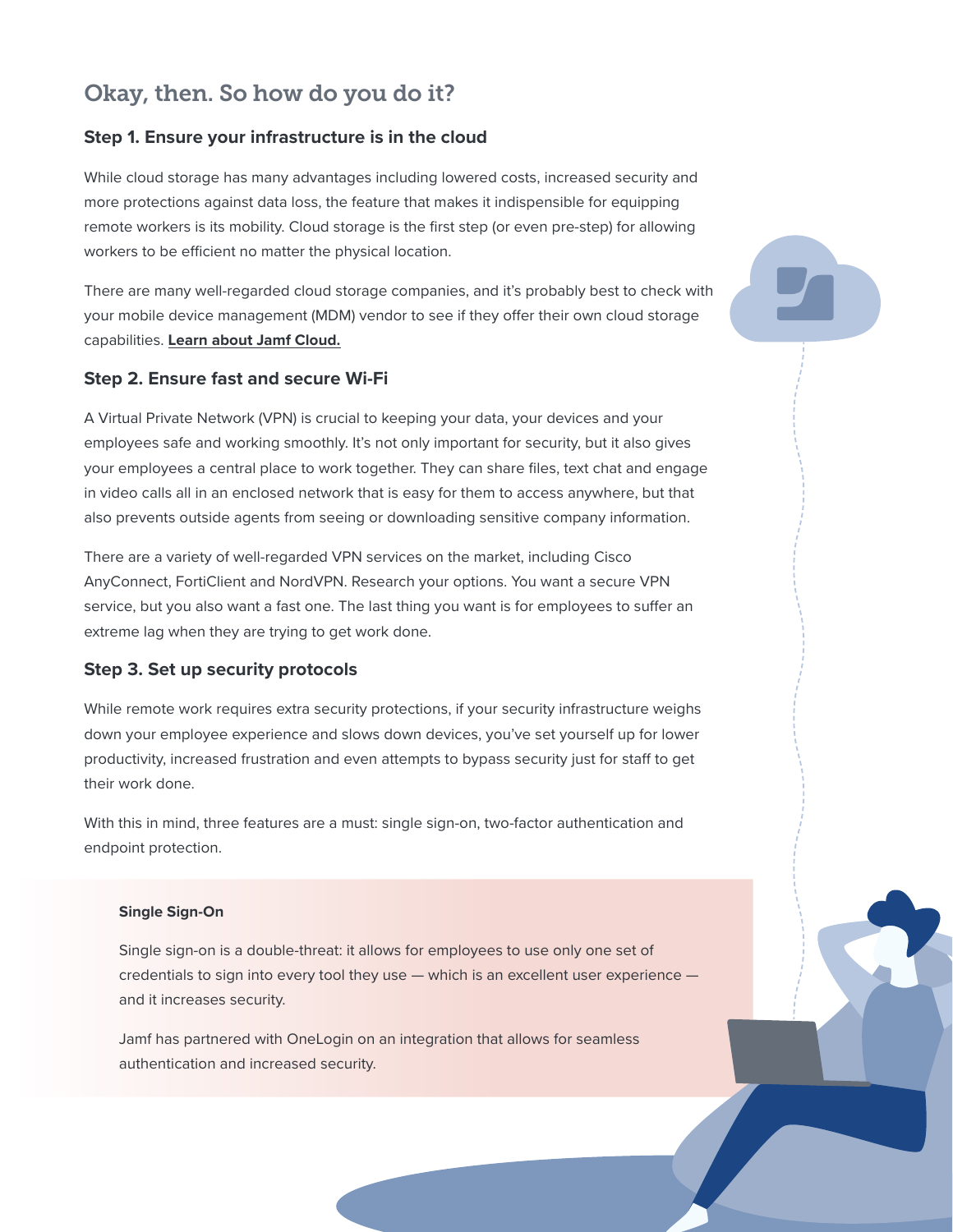OneLogin's pre-built integrations with Jamf Connect and Jamf Pro enable IT administrators to:

- **• Manage authentication to all apps and all devices:** Enable **[single sign-on \(SSO\)](https://www.onelogin.com/product/sso)** and **[next-gen multi-factor authentication \(MFA\)](https://www.onelogin.com/product/multi-factor-authentication)** to secure user access to applications on Apple devices.
- **• Simplify account administration and setup:** Synchronize user and group information from OneLogin's Unified Cloud Directory to Jamf Pro via **[OneLogin VLDAP Service](https://www.onelogin.com/product/vldap)** to auto-setup user profiles and apply role-based security policies.
- **• Secure endpoint access:** Enable strong password policy enforcement and directory authentication on non-domain joined devices, such as corporate laptops, no matter where users are located.
- **• Optimize the user experience:** Offer your users a seamless experience for logging into their machine and applications using one password and enabling self-service password reset to prevent account lockout.
- **• Keep up with compliance:** Gain an audit trail for tracking device logins and event data, while also managing machine passwords to ensure compliance with company policies.

#### **[Learn about Jamf Connect.](https://www.jamf.com/products/jamf-connect/)**

#### **Two-Factor Authentication**

A two-factor authentication process additionally protects your company data in the event that an employee has left their laptop open or allowed another security breach. This process simply requires that a user authenticate who they are via another method — usually a phone call or email. Companies such as Duo, Google Authenticator or Lastpass offer it. Double-check to see if your SSO provider also offers two-factor authentication before you purchase this. Many offer it built-in.

#### **Endpoint Protection**

When considering endpoint protection for your Apple devices, it's important to keep several things in mind.

First, you want endpoint protection that is built specifically for the Mac. When Mac fleets burden themselves with catch-all malware protection, the protection can often slow down work to a crawl, as there are layers of malware protections for PC-only that the software has to crunch through, using up CPU, that is completely useless for a Mac system.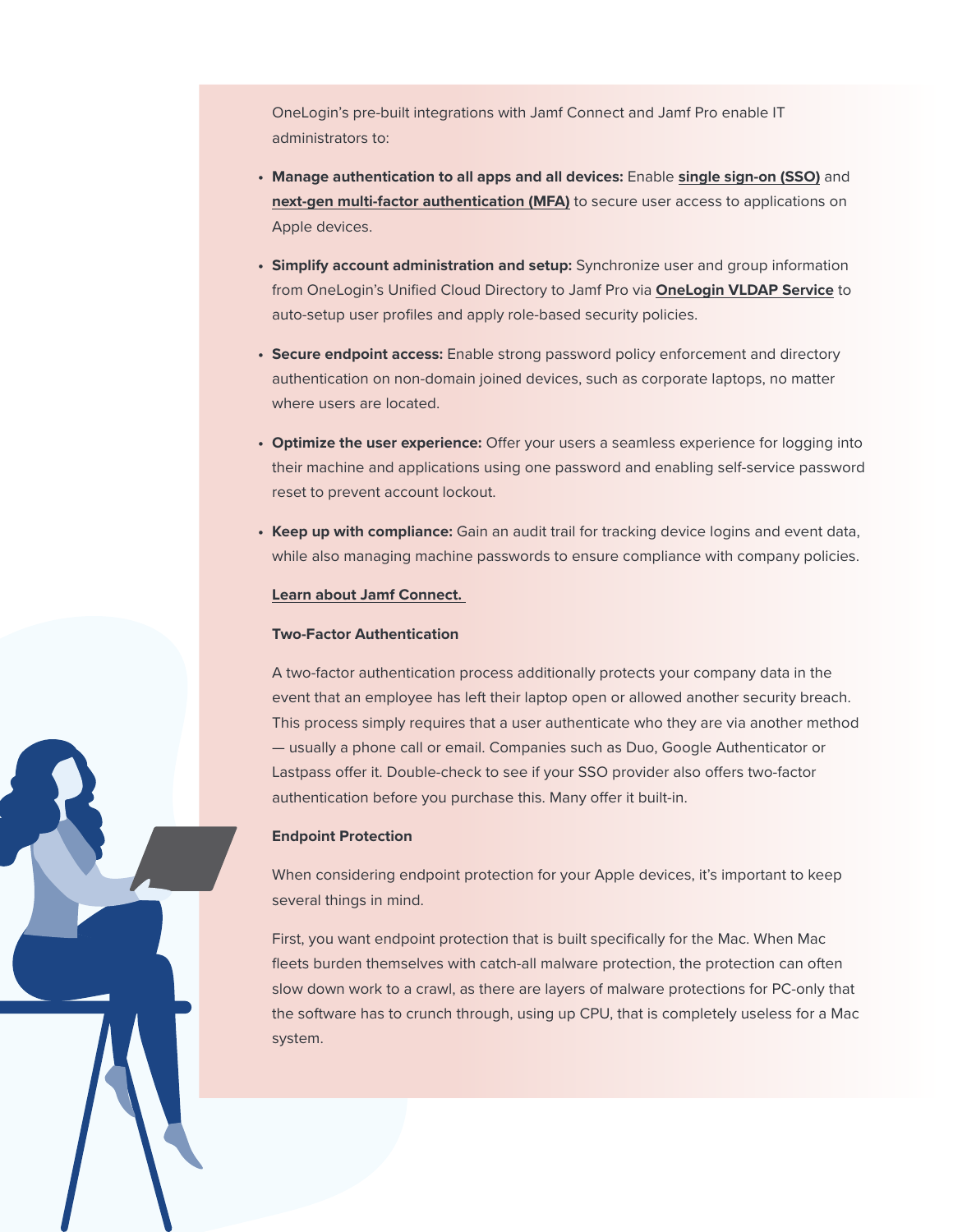Second, you want endpoint protection that is agile. While searching for known malware and remediating the damage is nice, a system with behavior-based security can catch known and unknown bad agents and stop them before they can even start damaging the device and rummaging through your data. Behavior-based security is proactive. It monitors relevant activity on a network so that deviations from normal patterns (such as a camera turning itself on at 4:00 am or an app downloading itself through a macro) can be identified and stopped quickly and automatically.

You also want a system that can offer you detailed and filterable results of incidents such as these so that IT security can get a sense of what is happening and take steps to secure, remediate or prevent attacks.

Jamf Protect, purpose-built for Mac from the ground up, offers all of these advantages and more: preventing, detecting, monitoring and remediating security issues while improving the end-user experience. **[Learn about Jamf Protect](http://jamf.com/products/jamf-protect)**.

### **Step 4. Manage your devices and software**

The best way to manage a fleet of Apple devices is with an enterprise mobility manager (EMM). Jamf Pro, the standard in Apple Enterprise Management, has you covered.

You can manage and protect all your iPad, iPhone, Mac and Apple TV devices from anywhere with Jamf Pro — without having to ever touch a device. Enjoy zero-touch deployments and onboarding, inventory management and more:

**Zero-touch deployment:** Automatically enroll and configure new devices without requiring hands-on support from IT. Go from new-in-box to ready-to-use without time-consuming imaging or manual configuration.

**Device management:** Go beyond simple troubleshooting and keep devices up to date and secure with smart targeting, configuration profiles, policies and scripts.

**App management:** Jamf **[Self Service](https://www.jamf.com/products/jamf-pro/self-service/)** takes the app catalog to a whole new level and offers IT-approved apps, resources and configurations to users to access on demand.

**Inventory management:** Automatically collect user, hardware, software and security device data or customize inventory specifications with extension attributes, such as the output of a script or the status of a third-party app.

Of particular interest to those hiring remotely: Jamf Pro allows for remote wiping and locking of devices that are lost, stolen or not returned by exiting employees.

#### **[Learn about Jamf Pro.](http://jamf.com/products/jamf-pro)**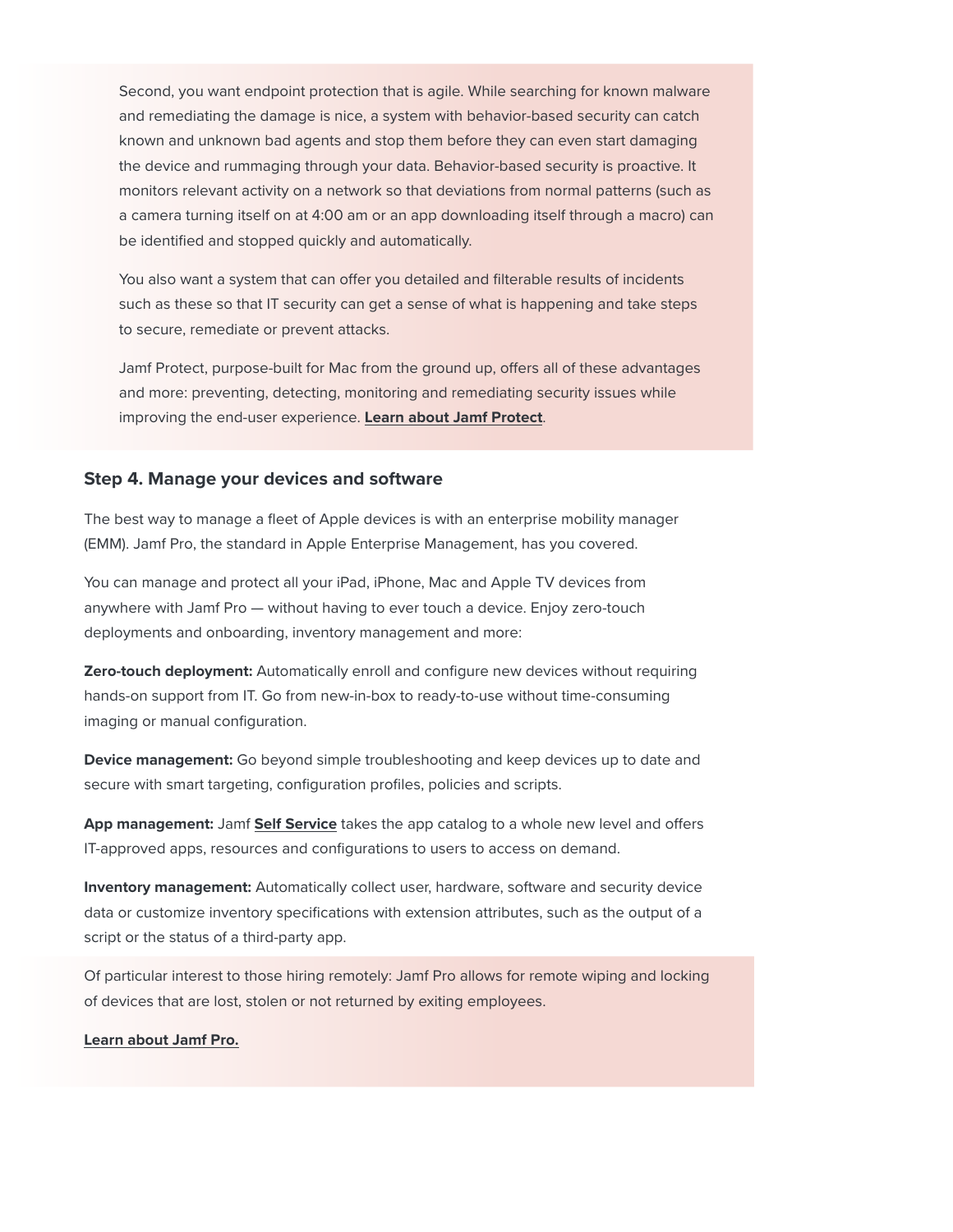### **Step 5. Determine, manage and inventory employee software needs**

All employees will need some of the same software: a group chat app for fast and informal discussion among employees such as Slack or Discord, video conferencing software such as Zoom and an office suite for email, word processing and spreadsheets such as Office 365.

But each department and even individual may have other needs. IT will need specialized software, as will graphic designers and sales teams. To corral all of these options can seem daunting.

That's why, in addition to our Self Service app catalog, Jamf has partnered with BetterCloud, the pioneer and leader of the SaaSOps category. As a SaaSOps platform, BetterCloud helps IT and Security teams discover, manage and secure applications through centralized and automated operations resulting in reduced friction, improved collaboration and a better employee experience.

#### **BetterCloud + Jamf Pro Integration**

BetterCloud's integration with Jamf enables IT teams to simplify and automate the management and security of users, applications and devices within the Apple ecosystem. BetterCloud enables the execution of automated workflows for onboarding and offboarding of users and locking down devices to mitigate insider threats. More specifically, the BetterCloud + Jamf integration allows specific automated workflow actions to create/delete admins in Jamf Cloud, delete users from Jamf Cloud, lock user devices and require a passcode to unlock them, unlock a user account in Jamf Cloud and unmanage retired Apple devices from Jamf Cloud.

BetterCloud helps customers with user lifecycle management, visibility and auditability, insider threats and permissions controls.

Automate the fundamentals of Apple mobility with Jamf, OneLogin and BetterCloud empower your employees to work anywhere.

#### **[Learn about our partnerships enabling users to work anywhere.](http://jamf.com/workanywhere)**